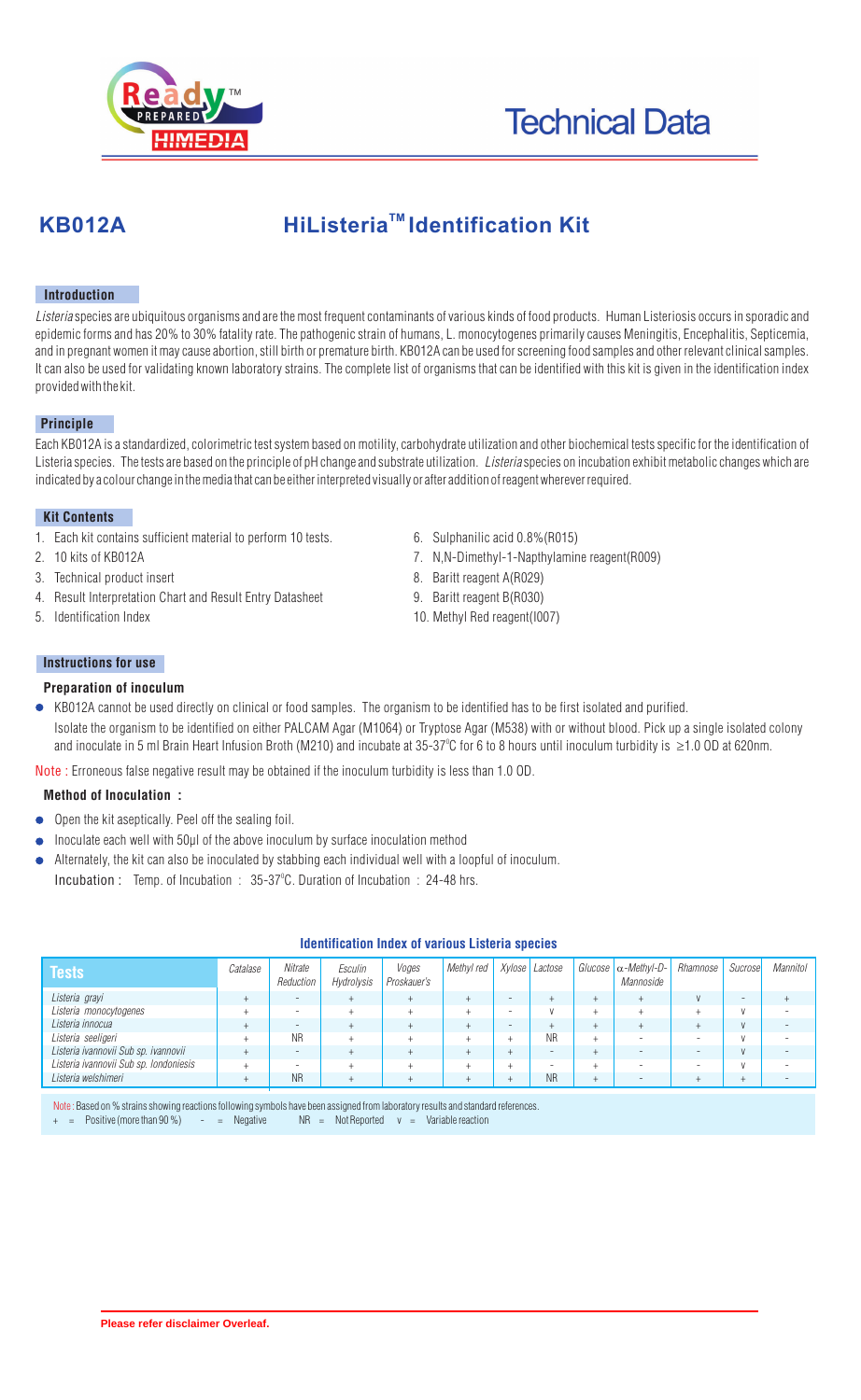| No.            | <b>Test</b>                  | Reagents to be added<br>after incubation                                         | <b>Principle</b>           | <b>Original colour</b><br>of the medium | <b>Positive</b><br>reaction               | <b>Negative</b><br>reaction  |
|----------------|------------------------------|----------------------------------------------------------------------------------|----------------------------|-----------------------------------------|-------------------------------------------|------------------------------|
|                | Catalase                     | 3% H <sub>2</sub> O <sub>2</sub> solution                                        | Detects Catalase activity  | Colourless                              | Effervescence coming out<br>from the loop | No Effervescence seen        |
| $\overline{2}$ | Nitrate<br>Reduction         | 1-2 drops of sulphanilic<br>acid and 1-2 drops of N.<br>N-Dimethyl-1-Naphylamine | Detects Nitrate reduction  | Colourless                              | <b>Pinkish Red</b>                        | Colourless                   |
| $\mathbf{3}$   | Esculin<br><b>Hydrolysis</b> |                                                                                  | Detects Esculin hydrolysis | Cream                                   | Black                                     | Cream                        |
|                | Voges<br>Proskauer's         | 1-2 drops of Baritt reagent A<br>and 1-2 drops of Baritt reagent B               | Detects acetoin production | Colourless/<br>Light yellow             | Pinkish red                               | Colourless/<br>slight copper |
| 5 <sup>5</sup> | Methyl red                   | 1-2 drops of Methyl red reagent                                                  | Detects acid production    | Colourless                              | Red                                       | Yellowish-orange             |
| $6^{\circ}$    | Xylose                       |                                                                                  | Carbohydrate utilization   | Pinkish Red / Red                       | Yellow                                    | Red / Pink                   |
| $7^{\circ}$    | Lactose                      |                                                                                  | Carbohydrate utilization   | Pinkish Red / Red                       | Yellow                                    | Red / Pink                   |
| 8              | Glucose                      |                                                                                  | Carbohydrate utilization   | Pinkish Red / Red                       | Yellow                                    | Red / Pink                   |
| 9              | a-Methyl-D<br>mannoside      |                                                                                  | Carbohydrate utilization   | Pinkish Red / Red                       | Yellow                                    | Red / Pink                   |
| 10             | Rhamnose                     | $\overline{\phantom{0}}$                                                         | Carbohydrate utilization   | Pinkish Red / Red                       | Yellow                                    | Red / Pink                   |
| 11             | Sucrose                      |                                                                                  | Carbohydrate utilization   | Orangish Red                            | Yellow                                    | <b>Orangish Red</b>          |
| 12             | Mannitol                     |                                                                                  | Carbohydrate utilization   | Pinkish Red / Red                       | Yellow                                    | Red / Pink                   |

#### **Result interpretation chart**

#### **Interpretation of results**

Interpret results as per the standards given in the Result Interpretation Chart. Addition of reagents in well no 2, 4, 5, should be done at the end of incubation period that is after 24 to 48 hours.

#### **Catalase Test : Well No. 1**

- $\bullet$ Scrape a loopful of growth from the surface of the 3<sup> $rd$ </sup> well. Dip the loop in a small clean test tube with 3% H<sub>2</sub>O<sub>2</sub>.
- $\bullet$ Positive catalase test is seen as effervescence coming out from the surface of the loop. No effervescence is observed in case of negative catalase test. **Note** :  $3\%$  H<sub>2</sub>O<sub>2</sub> solution has to be freshly prepared.

#### **Nitrate Reduction : Well No. 2**

- $\bullet$ Add 1-2 drops of Sulphanilic acid (R015) and 1-2 drops of N,N-Dimethyl-1-Napthylamine Reagent (R009).
- $\bullet$ Immediate development of pinkish red colour on addition of reagent indicates positive reaction.
- $\bullet$ No change in colour indicates negative reaction.

## **Esculin Hydrolysis : Well No.3**

 $\bullet$ Positive reaction is indicated by blackening in the  $3<sup>rd</sup>$  well.

#### **Voges-Proskauer's Test : Well No. 4**

- $\bullet$ Add 3-4 drops of Barritt reagent A (5%  $\alpha$ -Napthol in absolute ethanol, R029) and 1 - 2 drops of Barritt reagent B (40% Potassium hydroxide, R030).
- $\bullet$ On addition of reagent pinkish red colour is observed within 10 minutes.
- No change in colour or a slight copper colour (due to reaction of Baritt reagent A and Baritt reagent B) denotes a negative reaction.

### **Methyl red Test : Well No. 5**

- Add 1-2 drops of Methyl Red (I007) reagent.  $\bullet$
- Reagent remains distinct red if the test is positive.
- $\bullet$ Reagent decolourises and becomes yellow if the test is negative.

#### **Carbohydarte Fermentation Test : Well No. 6 to Well No 12**

- Colour of the medium changes from red colour to yellow colour due to acid production if the test is positive.
- Medium remains red in colour if the test is negative.  $\bullet$